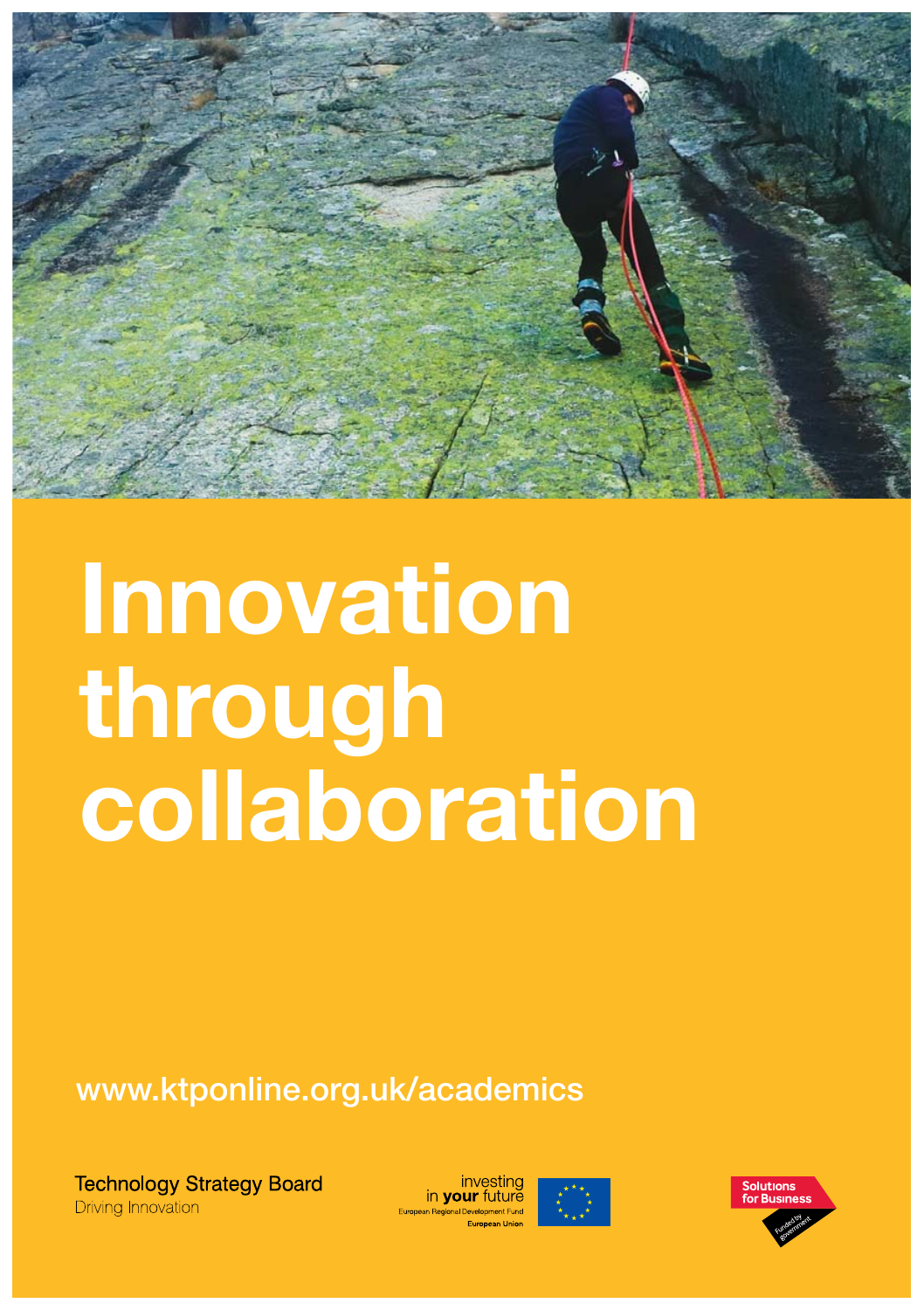Knowledge Transfer Partnerships is a UK-wide programme funded by the Technology Strategy Board with 12 other funding organisations.

Technology Strategy Board Driving Innovation



**NATURAL ENVIRONMENT RESEARCH COUNCIL** 



Arts & Humanities Research Council















Llywodraeth Cymru Welsh Government



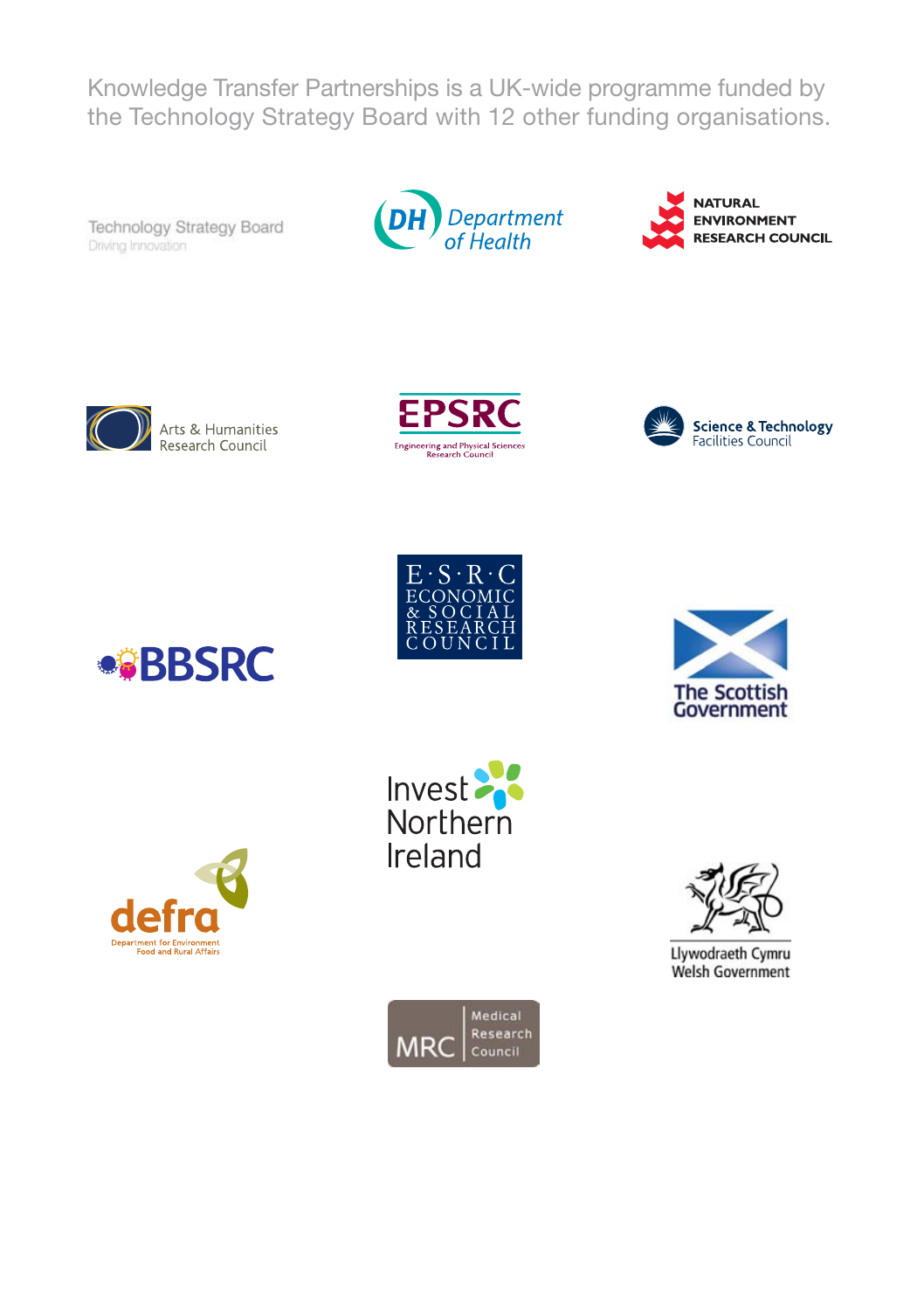

#### **What are Knowledge Transfer Partnerships?**

Established in 1975, Knowledge Transfer Partnerships (KTP) are one of the world's leading knowledge transfer mechanisms, which provides academics with the unique opportunity to apply the outcomes of their research to real world business projects.

KTP works with over 100 universities across the UK, which translates to over 500 university departments.

**Through KTP, academics can develop business relevant teaching and research; apply knowledge and expertise to important organisational problems; and identify new research themes and undergraduate/postgraduate projects.**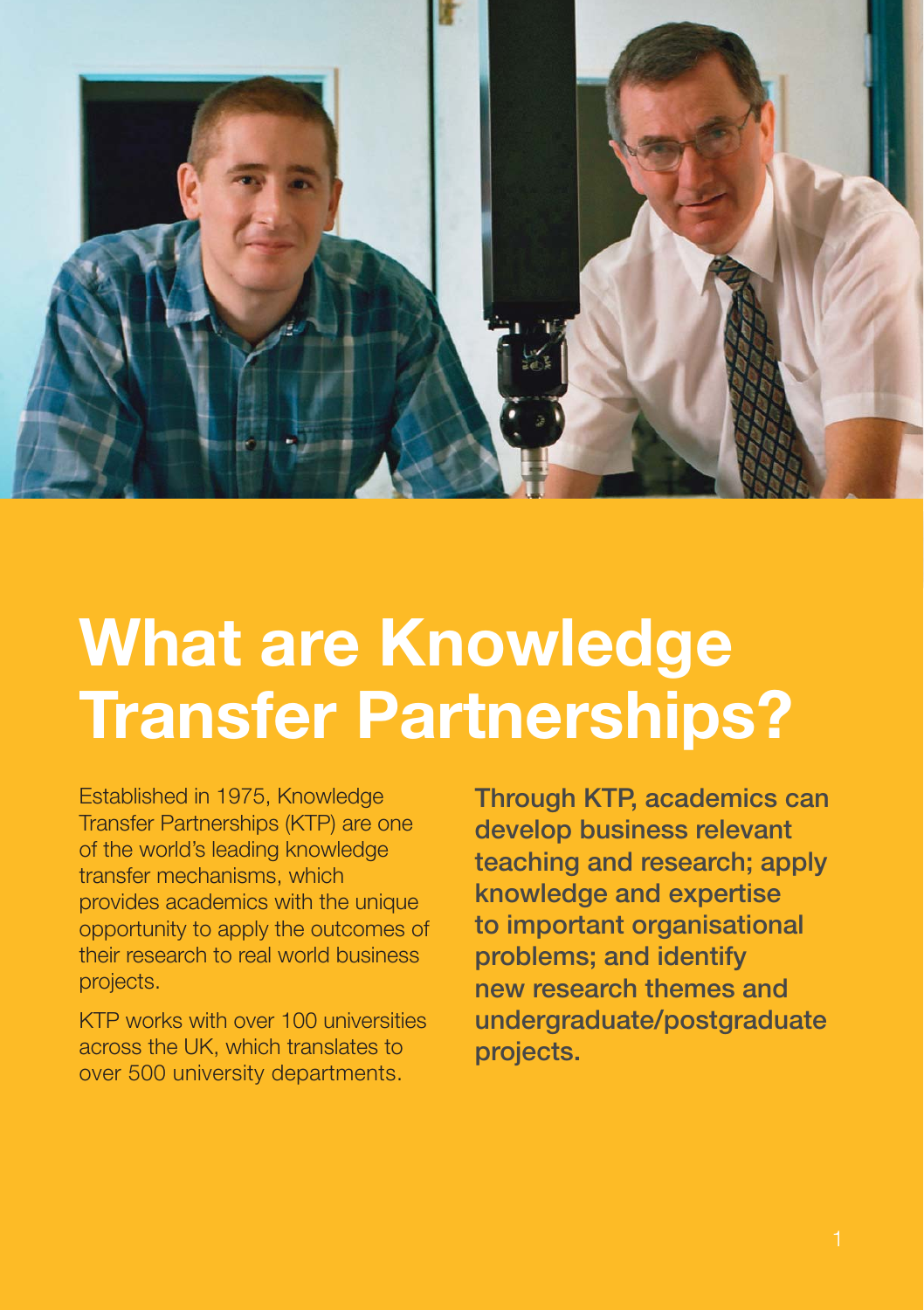

"The KTP provided an opportunity to put theory into practice. The resulting improvement in the company's overall business performance is a testament to industry and university departments working in collaboration."

Dr Derek Ford, Institute for Manufacturing, the University of Cambridge

## **KTP Project**

Part-funded by 13 Government organisations, and led by the Technology Strategy Board, KTP projects apply the world-leading knowledge and expertise of academics to business-critical projects.

To help facilitate this, a talented graduate/ postgraduate (known as the KTP Associate) is employed to work within the business, supported by the academic.

Each KTP project lasts between between 6 months and 36 months, depending upon the time required to deliver real outcomes.

**KTP enables academics to lead rewarding and ongoing collaborations with innovative organisations which require up-to-date research-based expertise to succeed.**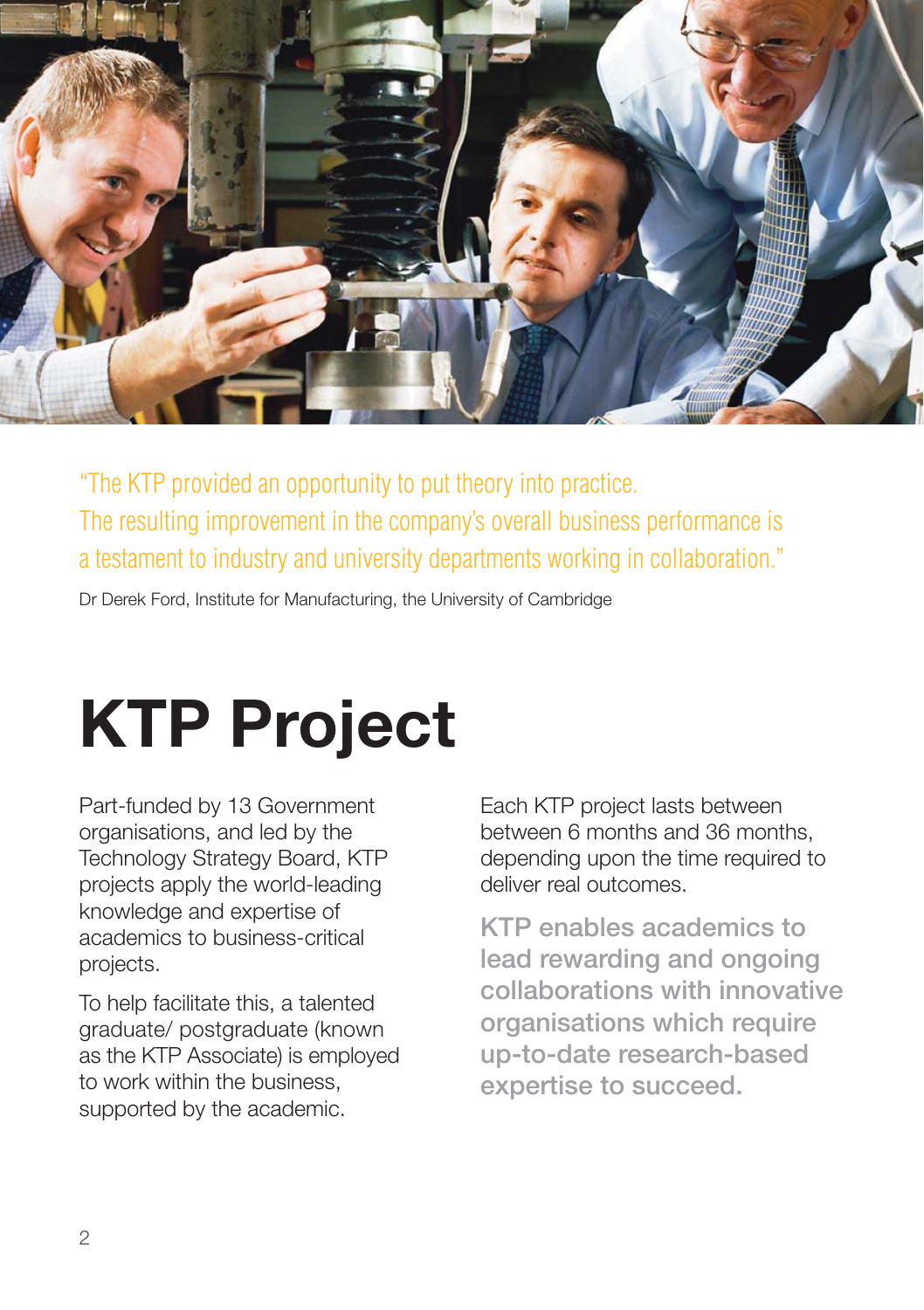"When applied research is so significant to the future progress of a business, the KTP partnership becomes an organic component of the company."

Dr Tony Wilcox, Electronics and Software, Birmingham City University's Technology Innovation Centre (TIC)

#### **The benefits of KTP to academics are wide ranging…**

#### **KTP provides leading academies with the opportunity to:**

- Apply knowledge and expertise to important problems facing organisations
- Develop relevant teaching and research
- · Identify new research themes and undergraduate and post – graduate projects
- Publish high quality journal and conference papers
- Gain an improved understanding of organisational requirements and operations
- Contribute to the Research Excellence Framework exercise (REF)
- Lead rewarding and ongoing collaboration with innovative organisations
- Assist strategic change
- Supervise and act as mentors for post – graduates working on company-board projects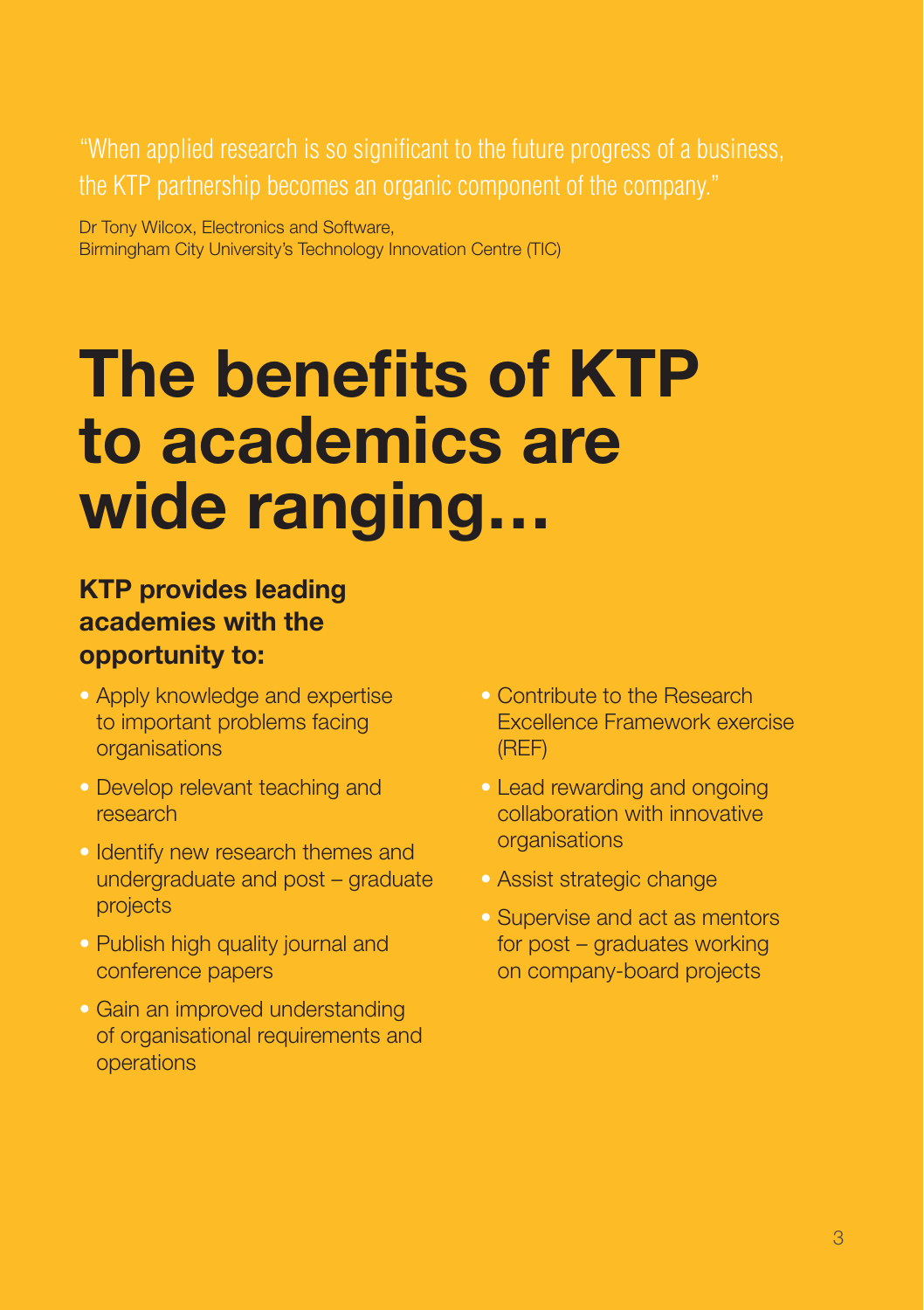"Too often, academics can be accused of applying techniques that do not work to problems that do not matter. This KTP gave us valuable experience in applying cutting edge research techniques to problems that are central to current higher education debates in the UK."

Professor Paul Longley,

Centre Of Advanced Spatial Analysis (CASA)<br>University College London

### **Research and teaching**

#### **KTP provides academics with the opportunity to apply research**

KTP provides academics with opportunities for the practical application of their research. This supports the increasing demand to provide evidence of the economic impact of research investment, whilst informing the direction of ongoing and future research.

**Importantly, the papers and publications developed through KTP, and the research income, can contribute to the REF rating of an academic department.**

#### **KTP provides teaching material**

KTP provides academics with in-depth, high level strategic interaction with the business community, which adds value to teaching and research.

KTP can also assist with the academic's teaching through action research. Due to the close working partnership between the academic, Associate and organisation, KTPs provide excellent potential for collaborative work outside the core project, providing opportunities for student projects, work based activities and the feeding of current business information and issues into teaching materials.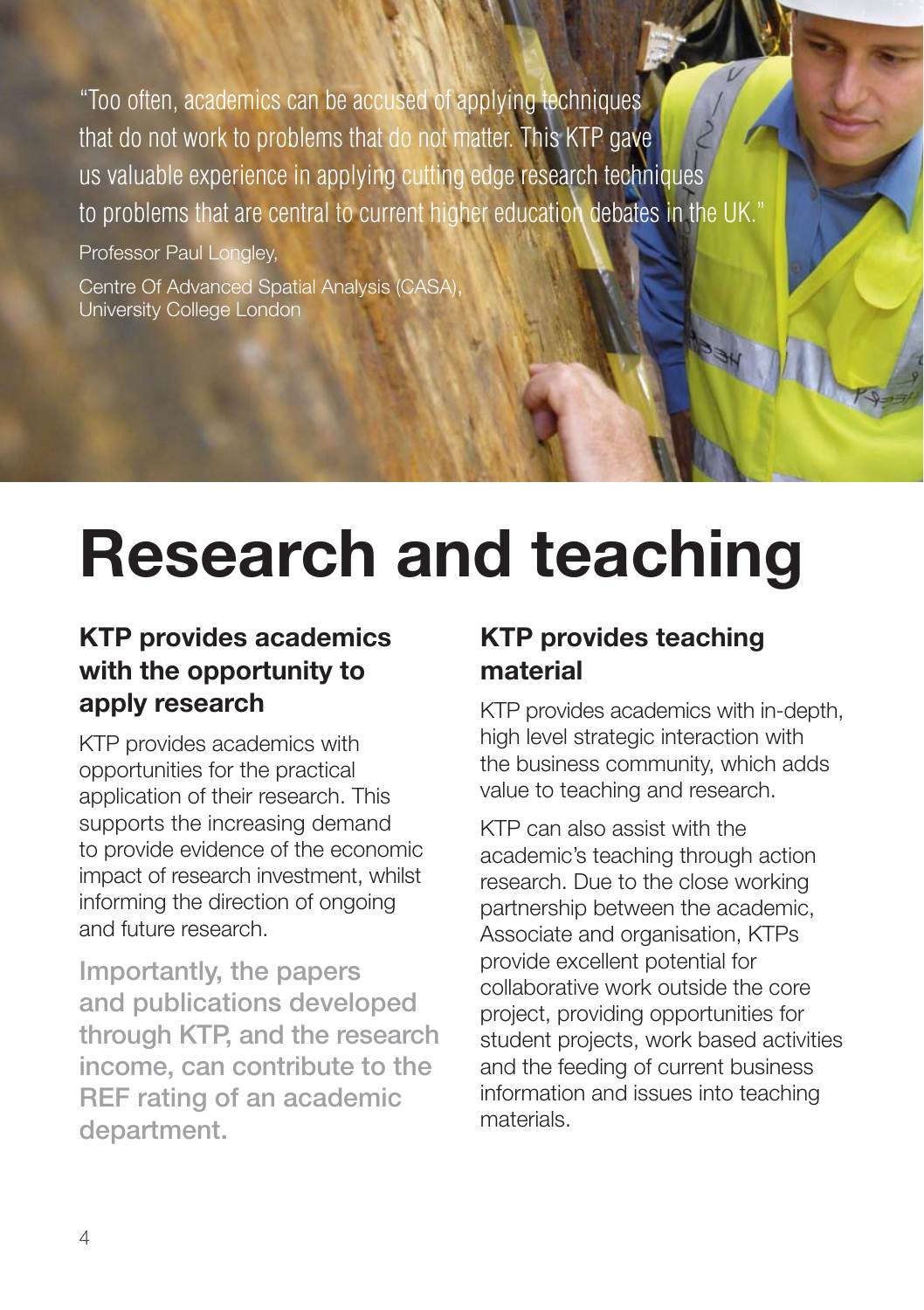

"From a teaching perspective, I have a real world knowledge to share with students and to illustrate theoretical examples, whilst being able to supply my department with student projects."

Professor Ben Light, Salford Business School, University of Salford

"Being involved in KTP projects has enabled me to develop research concepts through to commercial realisation, and in some projects, to gain access to highly specialised state-of-the-art equipment that would otherwise be unavailable to me. Conference and journal papers, case study material and MSc/PhD dissertations have also resulted from the project work undertaken."

Dr Rachel McCrindle, School of Systems Engineering, University of Reading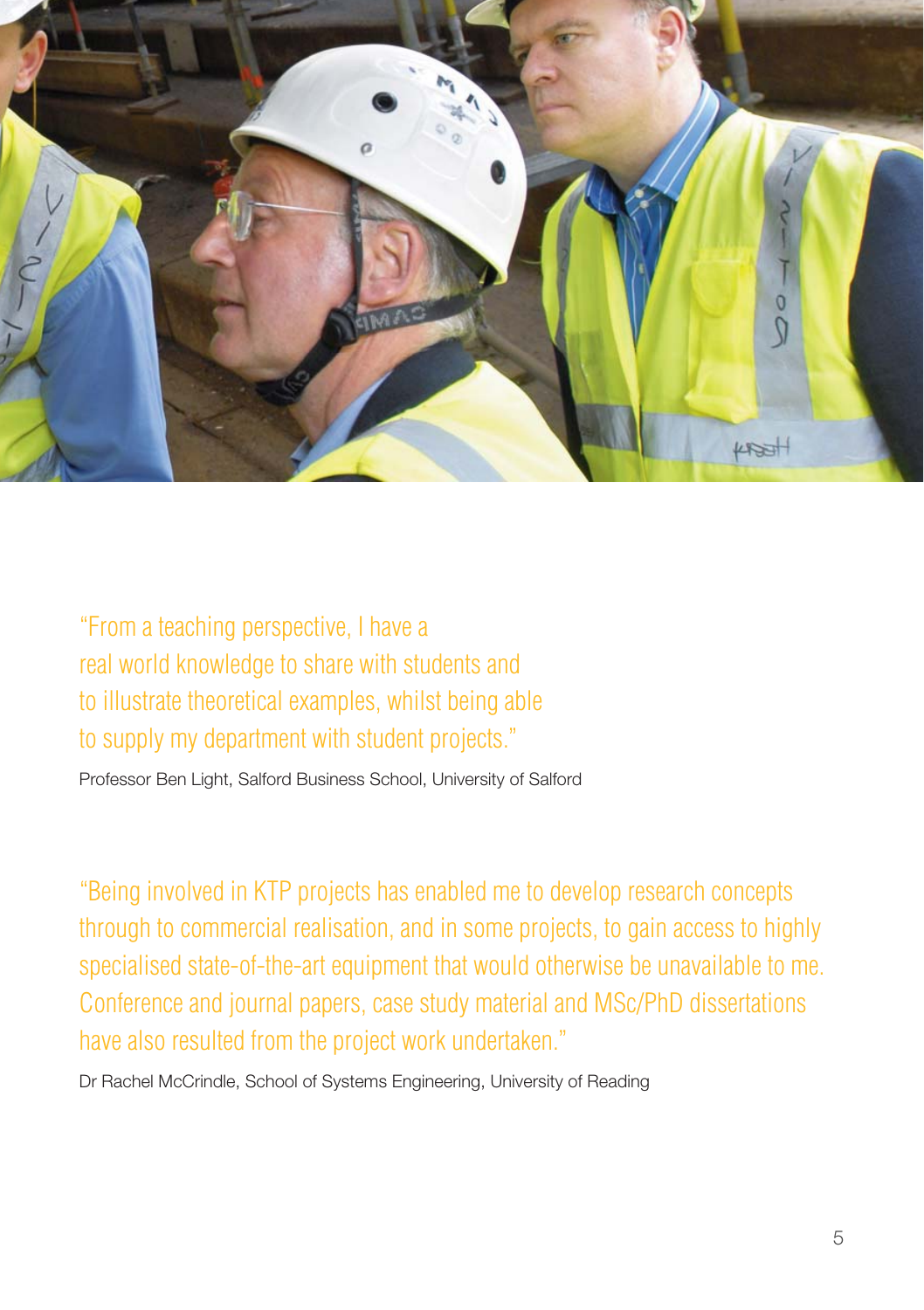

"My involvement varied from week to week, some weeks my time was spent at the University considering how research could be applied to the project, other weeks my time was spent at the company or their client's offices. The variety of roles I played was particularly stimulating - ranging from researcher, to mentoring the Associate to strategically managing the two year project."

Dr Andrew Ross, School of the Built Environment, Liverpool John Moores University.

### **Time and financial commitment**

KTP is delivered on a full economic cost basis, which means that the 10% of the academic's time involved in KTP is 100% funded.

Typically, academics can expect to commit half a day of their week to a KTP project, mainly at the

premises of the business partner. This is important to build and maintain an understanding of the project environment and relationships with the people.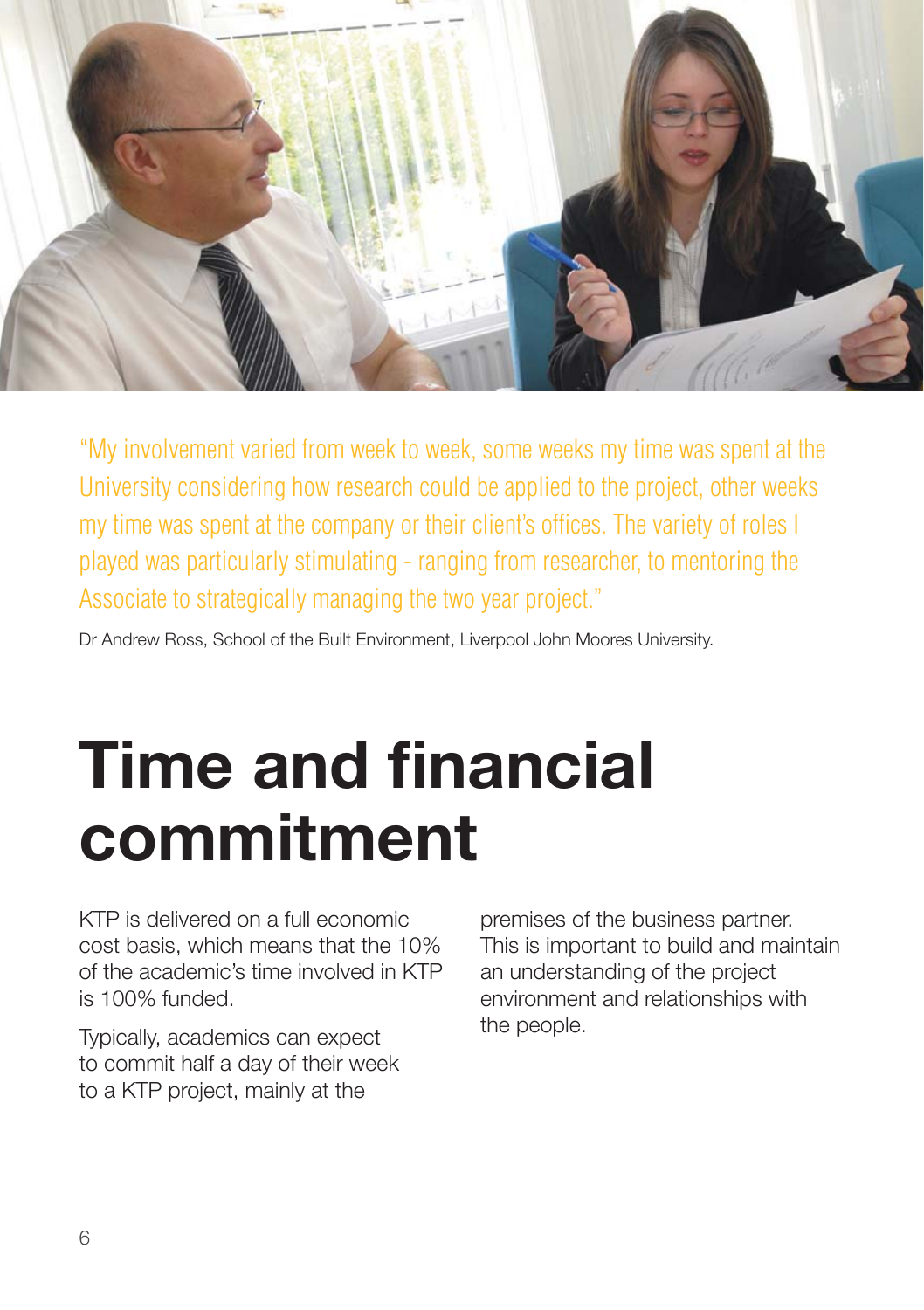"It has been very exciting to work with such a go-ahead SME. It's provided a springboard to attract additional research funding for continuing work in the sector; working with businesses that are so important to the South West regional economy".

Lynne Butel, Principal Lecturer in Strategic Management, Plymouth Business School

### **Outreach and business engagement**

KTP provides an opportunity for academics to engage with the business community. Around 75% OF KTP Associates are offered full time employment with the host organisation on completion of their KTP, which means that academics fulfil a vital role in supporting employment for the graduates and contributing to the ongoing development of an innovation culture within the region's economic community.

**KTP projects strengthen the relationship between the academic and the business community, providing opportunities for ongoing collaboration.** Businesses and organisations from the full range of sectors are eligible to participate in KTP, as are public funded organisations, charities and businesses from the not for profit sector. A total of 60% of businesses participating in KTP are small to medium size enterprises (10 – 250 employees), with high growth potential; 9% are smaller and around 25% are larger businesses and public sector organisations.

All businesses must be financially viable and committed to strategic change. A KTP is expected to deliver a step change in the organisation's capability and performance.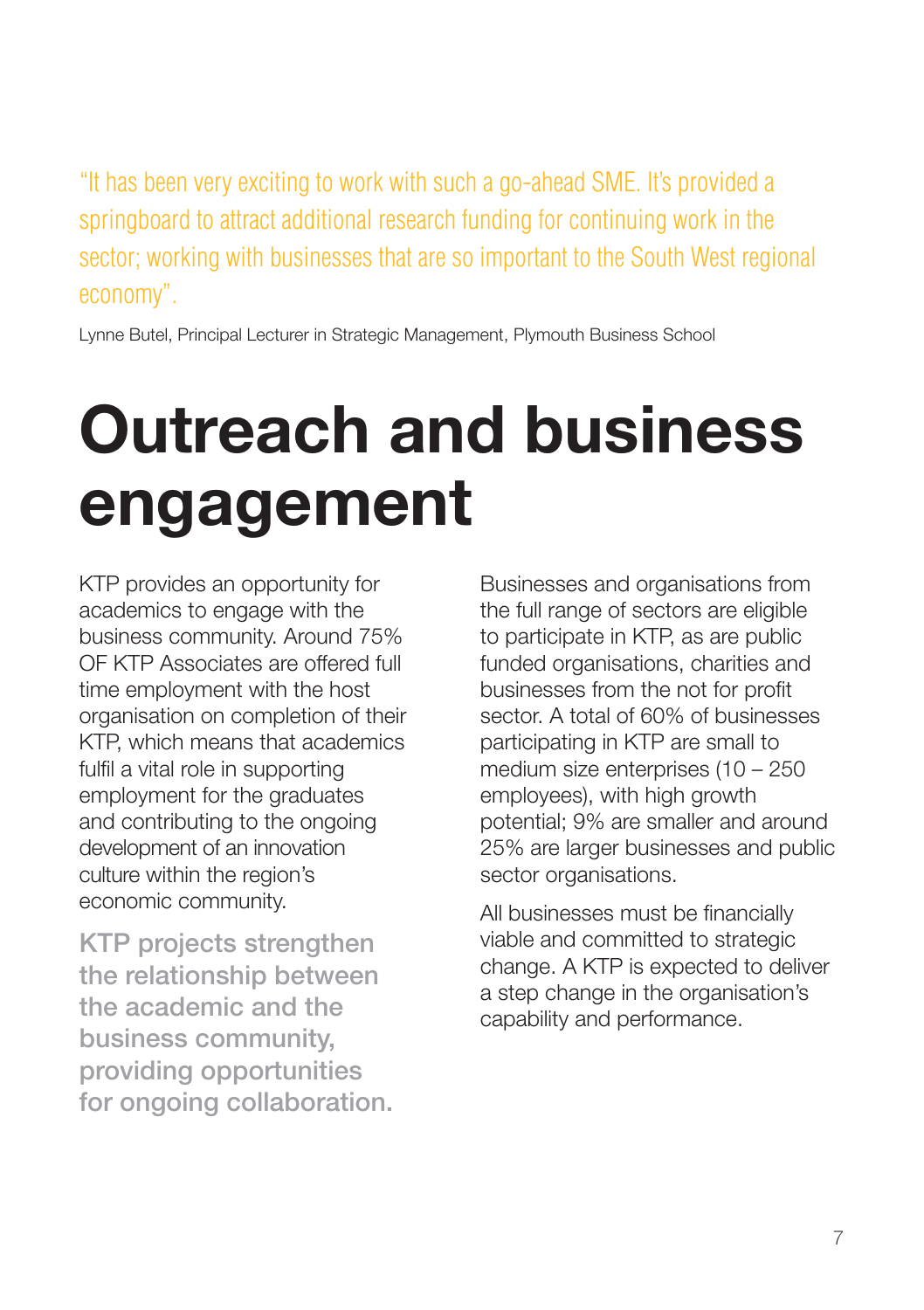"As a KTP Adviser, it is an important part of my role to ensure that academics gain the maximum benefit from a KTP project. At an early stage it is agreed how the project can be constructed in such a way that meets the academic's objectives."

Richard Parker-Smith, KTP Adviser, Northumberland and Tyne Wear

### **Support and management**

#### **Academics – support to deliver…**

In the early stages of developing a KTP application, a dedicated, highly experienced KTP Adviser will be allocated to work in partnership with you. The role of a KTP Adviser is to facilitate the development of new partnerships, guiding the partners through the approval process. Once a KTP is approved, the Advisers also monitor and support progress throughout the life of the partnership.

**Advisers are key in guiding and supporting academics to ensure that their objectives are met – in the short term and in the longer term.**

Advisers provide guidance on the implementation of Associate training and development policy, and on the conditions governing payment of grants. Advisers also provide access to the body of KTP experience and encourage best practice in knowledge transfer.

All KTP Advisers have extensive knowledge of higher education and business.

As well as your allocated KTP Adviser, there is a network of KTP Regional Development Managers, and the KTP programme is run and managed by a central team, which includes a KTP Helpline.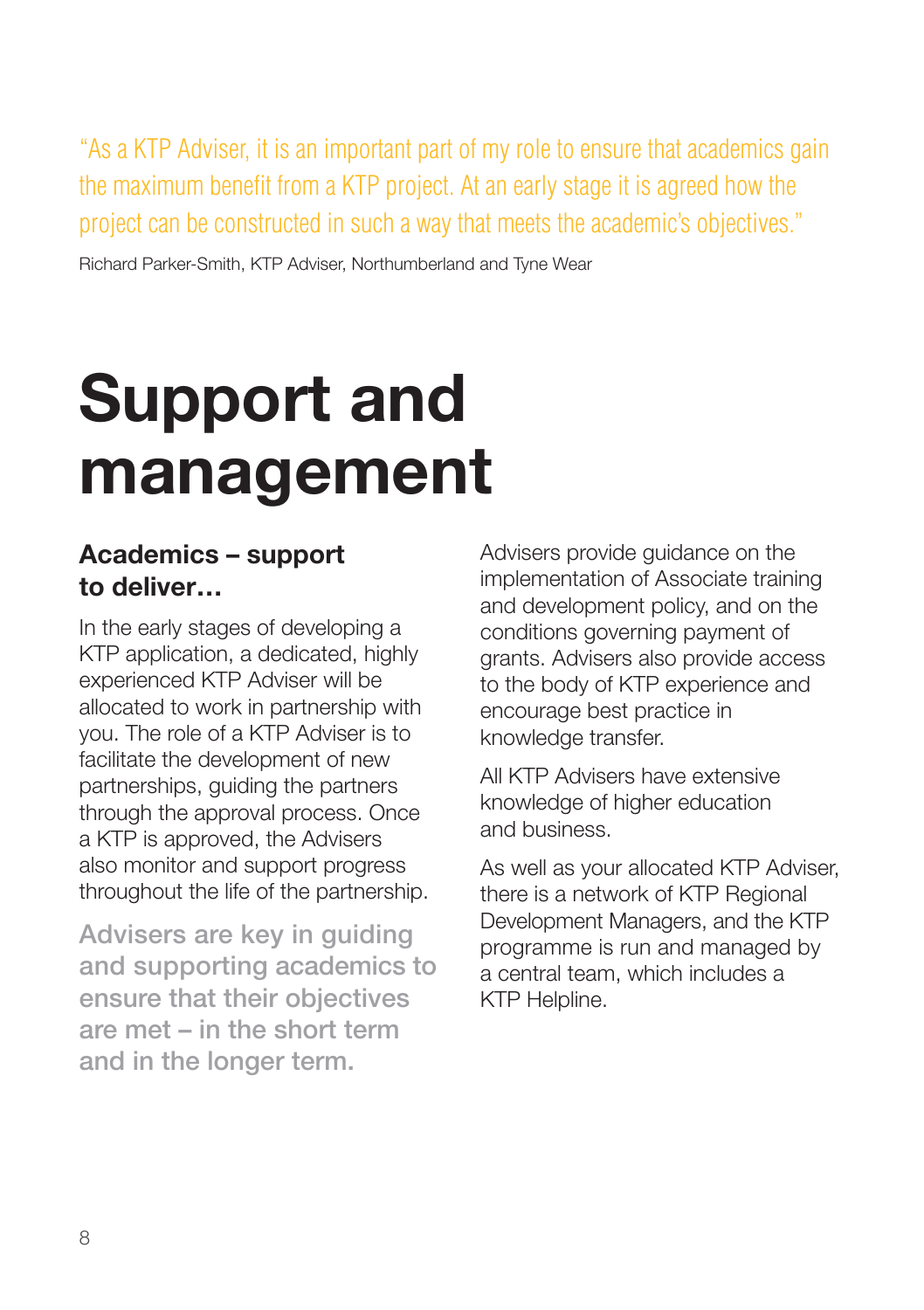

### **Find out more**

#### **Academics – get involved…**

If you would like to find out more about how KTP could benefit you and your university department, please contact an Adviser. To find an Adviser in your area, visit **www.ktponline.org.uk/ktpadvisers**

You can also contact the central office on telephone **0300 321 4357** or email **academics@ktponline.org.uk**

> You may also have the support of a local KTP office, serving your institution or region.